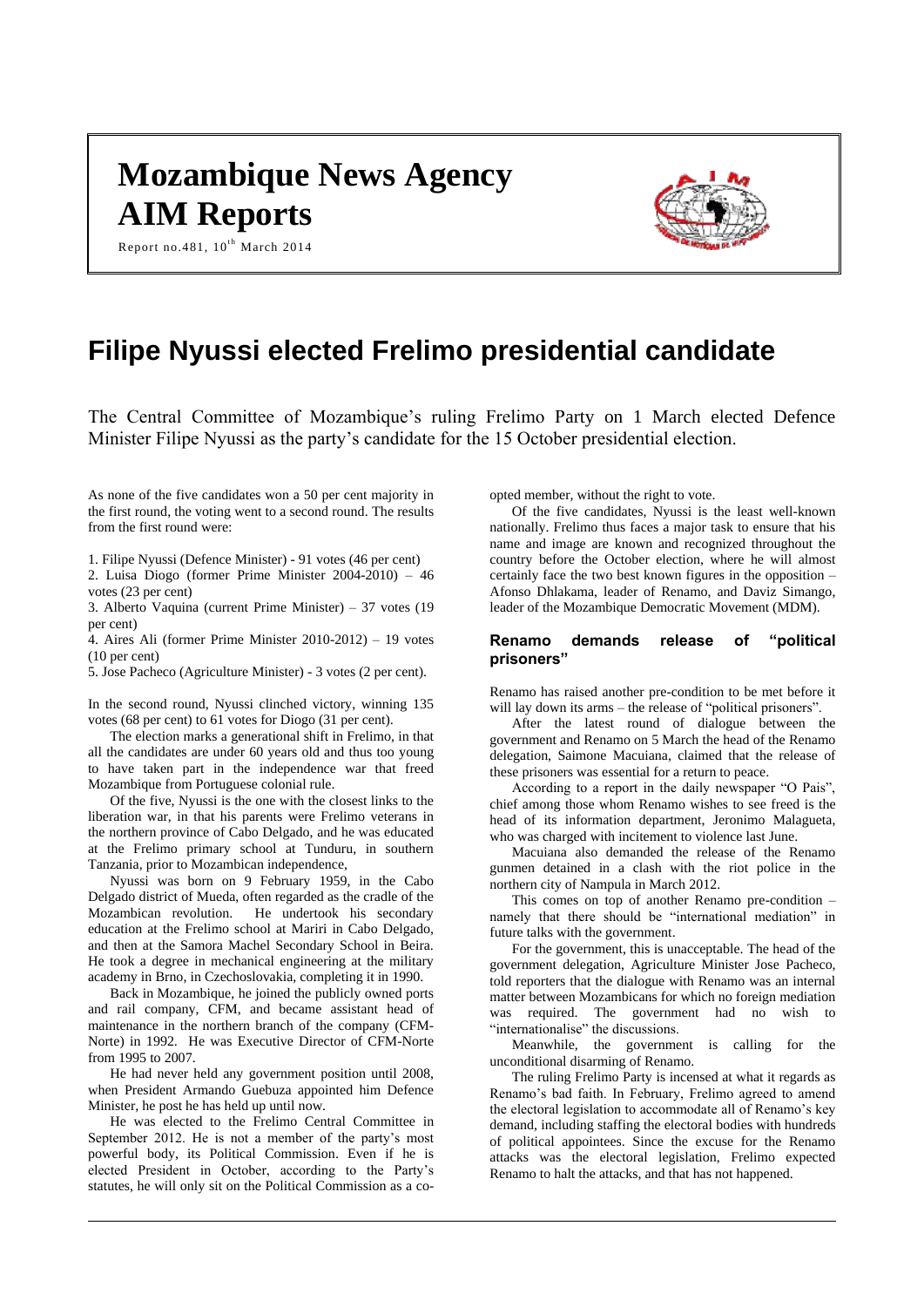# **Incomati flood laps at edges of EN1**

The flood surge down the Incomati River in southern Mozambique on 9 March reached Manhica district, about 80 kilometres north of Maputo, and was lapping at the edges of the country's main north-south highway.

Water was on both sides of the main road, near the 3rd February village – the same spot where the river has submerged the road during several previous rainy seasons.

Further upstream the flood has completely disrupted communications in Magude district. The bridge on the road from Magude to the neighbouring district of Moamba is under water, and it is not yet clear how badly damaged it is. The roads from Magude town to the other parts of the district have been cut.

Electricity pylons and trees have been swept away by the fast flowing river. Farmers and companies unable to move their equipment in time have seen pumps, tractors and vehicles submerged. Crops are under water, but no preliminary estimate of the costs of the flood has been made.

### *Death toll*

So far, the death toll from floods and storms in the current rainy season (from October 2013 up until March) is 17, Minister for State Administration, Carmelita Namashalua, told the Assembly of the Republic on 5 March.

Seven were killed by lightning strikes, five were drowned, four died when houses collapsed, and one was killed by a falling tree.

Answering questions about the government's response to natural disasters, Namashalua said that a further 76 people had been injured, 1,665 houses had been destroyed, and a further 5,905 were damaged.

The flooding affected 20,687 hectares of crops, of which 8,034 hectares have been lost, affecting 15,077 peasant households. Namashalua said the amount of crops lost is equivalent to 0.54 per cent of the area sown.

In general, however, the rains have been a blessing for Mozambican agriculture. Namashalua said "there are good prospects for the harvest throughout the country, due to the regular rainfall and its good spatial and temporal distribution, but mainly to the government's efforts in providing agricultural inputs and equipment".

Poor sanitary conditions mean that there is always a spike in water borne diseases during the rainy season. In January and the first half of February, 12,995 cases of diarrhoeal diseases were notified, with five deaths.

Some of these cases, in Nampula province, were believed to be cholera. There were also fears of cholera in Tete, Niassa and Zambezia, said Namashalua, but the cholera bacterium was not confirmed in any of the samples taken.

Prime Minister Alberto Vaquina pointed out that the intensity of the rains was not very different from previous rainy season "but the human and social impact has been limited thanks to the government's work in improving the early warning systems, in repairing protective dikes, and in the gradual removal of people from dangerous to safer areas".

Major resettlement work was retaken after the 2007 and 2008 Zambezi floods. Vaquina said there are now 110 resettlement areas in the Zambezi, Buzi, Save, Limpopo and Incomati basins "where people are living in relative stability and tranquillity without the risk of losing their property or their lives, or becoming displaced, every year when the rainy season arrives".

It was in these areas, Vaquina added, that the government has been urging people to settle "abandoning the uncertainty and dangers of zones of risk".

#### **President lays first stone for new prison**

President Armando Guebuza on 7 March laid the first stone for the construction of a new prison complex at Moamba, about 60 kilometres northwest of Maputo.

The complex, which will be the first new prison built in the country since independence in 1975, will cost US\$250 million. It will have 625 compartments, with a capacity to house 2,820 inmates. This capacity should significantly reduce current levels of overcrowding in Mozambican jails.

In addition to the prison, the complex will contain training facilities for prison guards.

At the existing Moamba practical school for prison guards, President Guebuza chaired a ceremony where 430 guards graduated after a nine month course.

President Guebuza declared that the training of these new guards, 30 per cent of whom are women, is of great important in improving the performance of the National Prison Service (SERNAP). Currently the prisons are facing a shortage of guards: before this latest intake the prison system only had one guard for every 13 inmates.

This was the first time in the country's history that a course for prison guards took place in SERNAP's own installations. Previously, such courses were held in the Police Basic Training school at Matalane, in the neighbouring district of Marracuene.

President Guebuza stressed that appropriate and good quality training for prison staff is one of the main ingredients for the success of the reform of the country's prison system.

#### **Mining companies failing to fund communities**

Most mining companies operating in the western province of Tete are not honouring legal obligation to channel part of their revenues to the development of the local communities.

Speaking at a press conference on 6 March during a meeting of the Coordinating Council of the Ministry of Planning and Development, the Tete provincial director of planning and finance, Maria de Lurdes Fonseca, said the mining companies should have paid 22.2 million meticais (US\$719,000) in 2013. But in reality only 7.2 million meticais was paid to the communities, and that came from just one company, Vale of Brazil.

According to Prime Minister Alberto Vaquina, speaking in the Mozambican parliament, the Assembly of the Republic, the state budget, for both 2013 and 2014, stipulates that 2.75 per cent of the revenues generated by mining companies should be used for community development in the areas where the mines are located. This is covered by laws on mining taxation of 2007 and 2013.

But Fonseca said that most of the companies have so far paid nothing at all. The other companies that ought to have paid are Anglo-Australian company Rio Tinto, Jindal of India and Minas de Moatize (owned by Britain's Beacon Hill).

"We have to work harder to convince the companies to hand over the revenue", she said. Several meetings with company representatives have been held, but the three companies are still not respecting their legal obligations to the communities.

"Because there's been no consensus, we've asked for support from the central authorities to overcome the problem", added Fonseca.

Money paid by Vale had financed 14 community projects in agricultural marketing, general trade, and poultry farming.

320 permanent and seasonal jobs were created, and an agricultural service centre was set up in Tete, equipped with seven tractors to assist peasant farmers.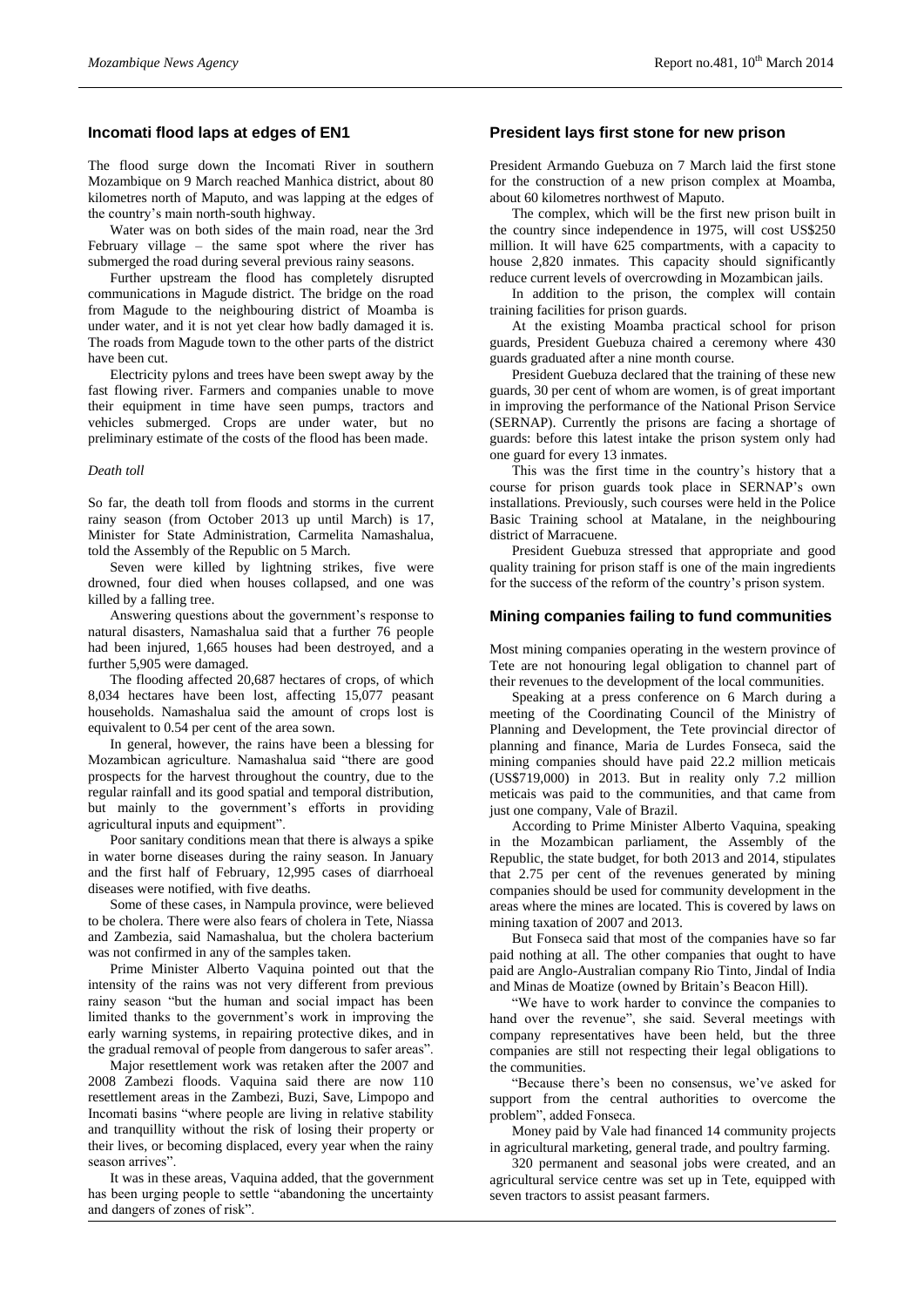# **Low inflation in February**

The rate of inflation in Mozambique in February, as measured by the consumer price indices for the three largest cities (Maputo, Nampula and Beira), was 0.39 per cent.

This is a decline on the January inflation rate which was 0.98 percent, and it is a much lower rate than in February 2013, when prices rose by 1.16 per cent.

Most of the significant February price rises were for foodstuffs. The rises which had most impact on the consumer price index were for tomatoes (15.4 per cent), cabbage (12.4 per cent), lettuce (14.2 per cent), and coconuts (2.7 per cent). Between them these four products pushed the overall level of prices up by 0.47 per cent. Tomatoes alone were responsible for pushing the consumer price index up by 0.32 per cent.

Several key foods fell in price – the price of cassava flour declined by 6.7 per cent, while potatoes and onions were 4.4 per cent and 1.5 per cent cheaper respectively.

The accumulated inflation so far this year is 1.37 per cent. At the same time in 2013, it was 2.52 per cent.

Comparing prices this February with prices in February 2013, the increase has been 2.38 per cent.

The average 12 monthly inflation rate over the past year was 4.14 per cent – down from 4.29 per cent in January.

There were significant differences in the inflation rate between the three cities. Maputo saw the sharpest price rises in February, of 0.66 per cent, while in Beira and Nampula price rises were minimal. In Nampula the consumer price index rose by 0.13 per cent and in Beira by 0.11 per cent.

Over the last year, Nampula had the highest inflation rate at 3.43 per cent, followed by Maputo with 2.26 per cent. In Beira, however, prices only rose by 0.63 per cent.

#### **Administrator faces corruption charges**

The Central Office for the Fight against Corruption (GCCC) has charged the administrator and the permanent secretary of one of the districts of the northern province of Nampula of embezzling 1.1 million meticais (US\$36,000).

According to GCCC spokesperson Bernardo Duce, the two claimed that the money had covered expenditure concerning travel on duty inside and outside the district

Duce said that in February the GCCC processed 47 cases, four of which have been sent to courts for trial. No corruption trials were held in February (which is part of the judicial holidays when courts do not hear any new cases). There were no reports of the arrests of any allegedly corrupt officials.

One of the cases that has been charged concerns a former director of district education, youth and technology services, in the central province of Zambezia who, on learning that a teacher was ill, set up a mechanism to steal his wages. He managed to steal 105,000 meticais that belonged to the teacher before he was found out and sacked.

Another case concerns an official in the Inhambane provincial government who demanded bribes of 8,200 meticais from two people who were seeking teaching jobs.

Meanwhile, the national director of the Legal Aid Institute (IPAJ), Justino Tovela, has announced that ten members of the Institute have been caught extorting money from clients.

IPAJ is supposed to provide legal services to people who cannot afford to pay for a lawyer, but several of its members were found to be making illicit charges for work that should be free of charge.

Tovela said the ten have been suspended from duty and will be taken to court.

#### **Finance Minister states public debt is sustainable**

Mozambique's total public debt, as of 31 December, stood at US\$6.8 billion, Finance Minister Manuel Chang told the Mozambican parliament, the Assembly of the Republic, 6 March.

Answering a question from the opposition Mozambique Democratic Movement (MDM), he said that, of this amount, US\$5.8 billion was foreign debt, and US\$994 million was domestic debt (accumulated mainly through the sale of treasury bonds).

Chang said that the current levels of foreign public debt are sustainable, falling well within the tolerable limits for all debt sustainability ratios.

Thus the ratio of the net present value (NPV) of the debt to the country's GDP, which should not exceed 40 per cent, was 24.8 per cent in 2010, rising to 29.6 per cent in 2013. The limit for the ratio of the debt NPV to exports is 150 per cent: this ratio was 67 per cent in 2010 and 90.9 per cent in 2013.

The debt service to exports ratio was 1.7 per cent in 2010 and 3.4 per cent in 2013. This is far below the limit for this ratio, which is 20 per cent.

Chang added that Mozambique is also nowhere near reaching the limit of 30 per cent for the debt service to government revenue ratio. This was 2.9 per cent in 2010 and 4.3 per cent in 2013.

The minister said that Mozambique's main multilateral creditors are the World Bank, the African Development Bank (ADB), the European Investment Bank (EIB), and the International Fund for Agricultural Development (IFAD). The main bilateral creditors are Japan, China, India, France, Portugal, Brazil and Germany.

The foreign debt consists mostly of long term soft loans, with periods of maturity ranging from 20 to 50 years, grace periods of five to 10 years, and interest rates of between zero and 1.5 per cent. There are no such favourable terms for the domestic debts, which have maturity periods of between three and seven years, and variable interest rates.

"Contracting debts follows criteria of sustainability", said Chang. Debt sustainability is regularly analysed, and this analysis "is a tool which seeks to guide the government in taking decision on the viability of the plans for the country's indebtedness".

In the past, the country's foreign debt had indeed been unsustainable, he added. In 1998, the foreign debt stock was 153 per cent of GDP, 13 times the state revenues for that year, and 25 time the country's exports.

The country's creditors, in light of the economic reforms introduced by the Mozambican government, cancelled much of the debt, under the initiatives known as HIPC (Heavily Indebted Poor Countries initiative) and MDRI (Multilateral Debt Relief Initiative).

As a result, the foreign debt fell from US\$6 billion in 1998 to US\$3.3 billion in 2006. Since then it has grown to the current figure of US\$5.8 billion, said Chang, because "given the need for more investment in infrastructures and economic development programmes, we have been contracting more loans".

He also pointed out that there is nothing secret about Mozambique's debt. Detailed information is published regularly on the Finance Ministry website, and in quarterly and annual reports.